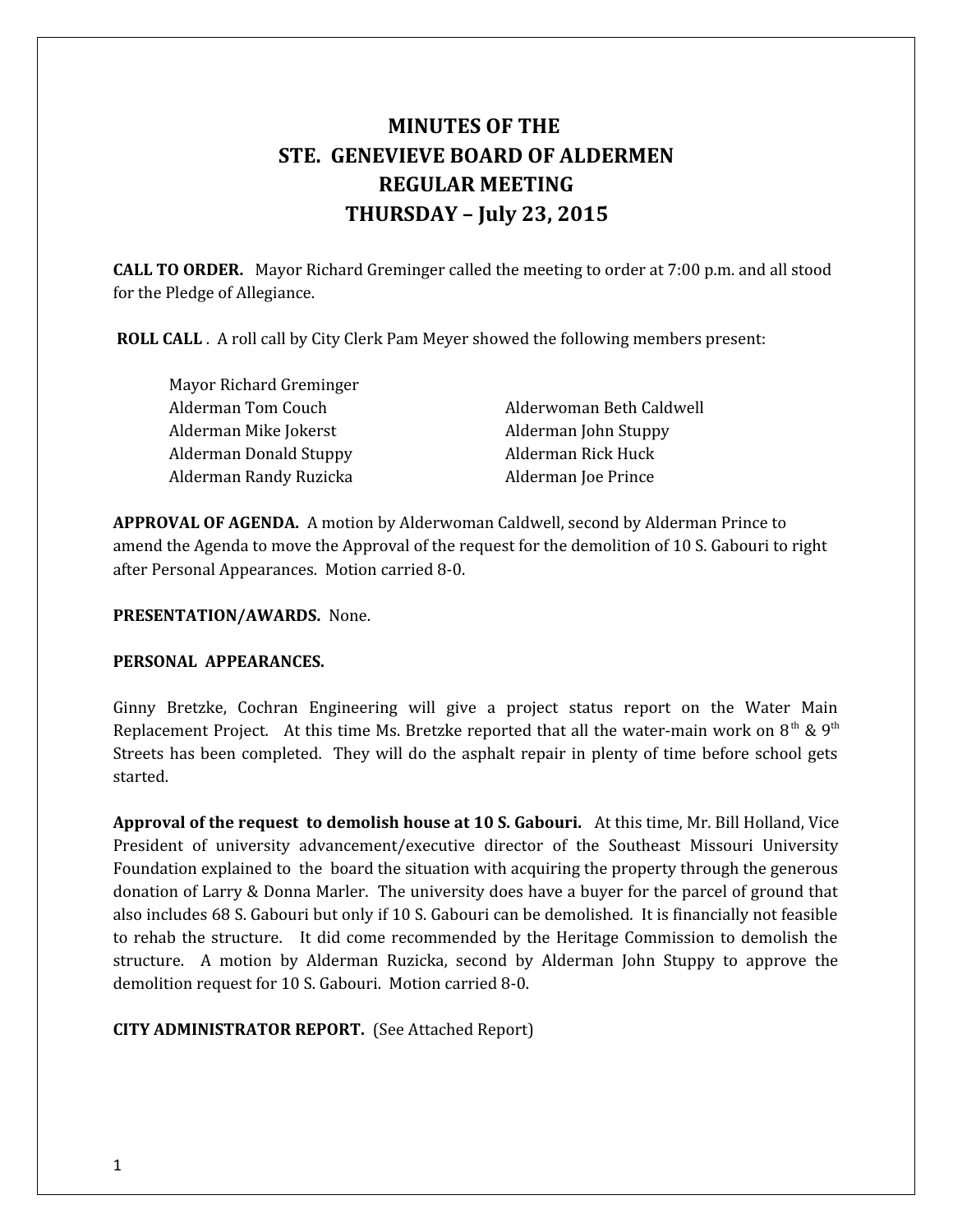#### **STAFF REPORTS**

Petree Powell, Community Development Administrator (See Attached Report)

Steve Wilson, Alliance Water Resources (See Attached Report)

Kenny Steiger, Fire Chief (See Attached Report)

**COMMITTEE REPORTS.** Alderman Ruzicka reported that the Heritage Commission Meet and the two items are on the agenda for the Board of Alderman's approval.

### **CONSENT AGENDA**

**Minutes – Board of Aldermen – Regular Meeting – July 9, 2015.** A motion by Alderman Jokerst, second by Alderman Ruzicka to approve the minutes of the Board of Aldermen Regular meeting of July 9, 2015. Motion carried 8-0.

**Minutes – Board of Aldermen – Closed Session – July 9, 2015.** A motion by Alderman Donald Stuppy, second by Alderman Prince to approve the minutes of the closed session of the July 9, 2015 Board of Aldermen meeting. Motion carried 8-0.

**Financial Report – June 2015.** A motion by Alderman Prince, second by Alderman Donald Stuppy to approve the financial report of June, 2015. Motion carried 8-0.

**RESOLUTION 2015 – 38. A RESOLUTION AUTHORIZING THE 2007 DODGE CHARGER BE DECLARED SURPLUS PROPERTY AND PROVIDING FURTHER AUTHORITY.** A motion by Alderman Huck, second by Alderman Prince to approve Resolution 2015-38. Motion carried 8-0.

**RESOLUTION 2015 – 39. A RESOLUTION RE-APPOINTING LAUREN SMOTHERS STE. GENEVIEVE PARK BOARD** A motion by Alderman Prince, second by Alderman Ruzicka to approve Resolution 2015-39. Motion carried 8-0.

**OLD BUSINESS.** None.

# **NEW BUSINESS.**

**BILL NO. 4049. AN ORDINANCE APPROVING A MEMORANDUM OF AGREEMENT WITH BLOOMSDALE VOLUNTEER FIRE DEPARTMENT AND THE STE. GENEVIEVE VOLUNTEER FIRE DEPARTMENT. 1ST READING.** A motion by Alderman Prince, second by Alderman Donald Stuppy, Bill No. 4049 was placed on its first reading, read by title only, considered and passed with a 8-0 vote of the Board of Aldermen. A motion made by Alderwoman Caldwell, second by Alderman Prince to proceed with the second and final reading of Bill No. 4049. Motion carried 8-0. A motion by Alderman Prince, second by Alderwoman Caldwell, Bill No. 4049 was placed on its second and final reading, read by title only,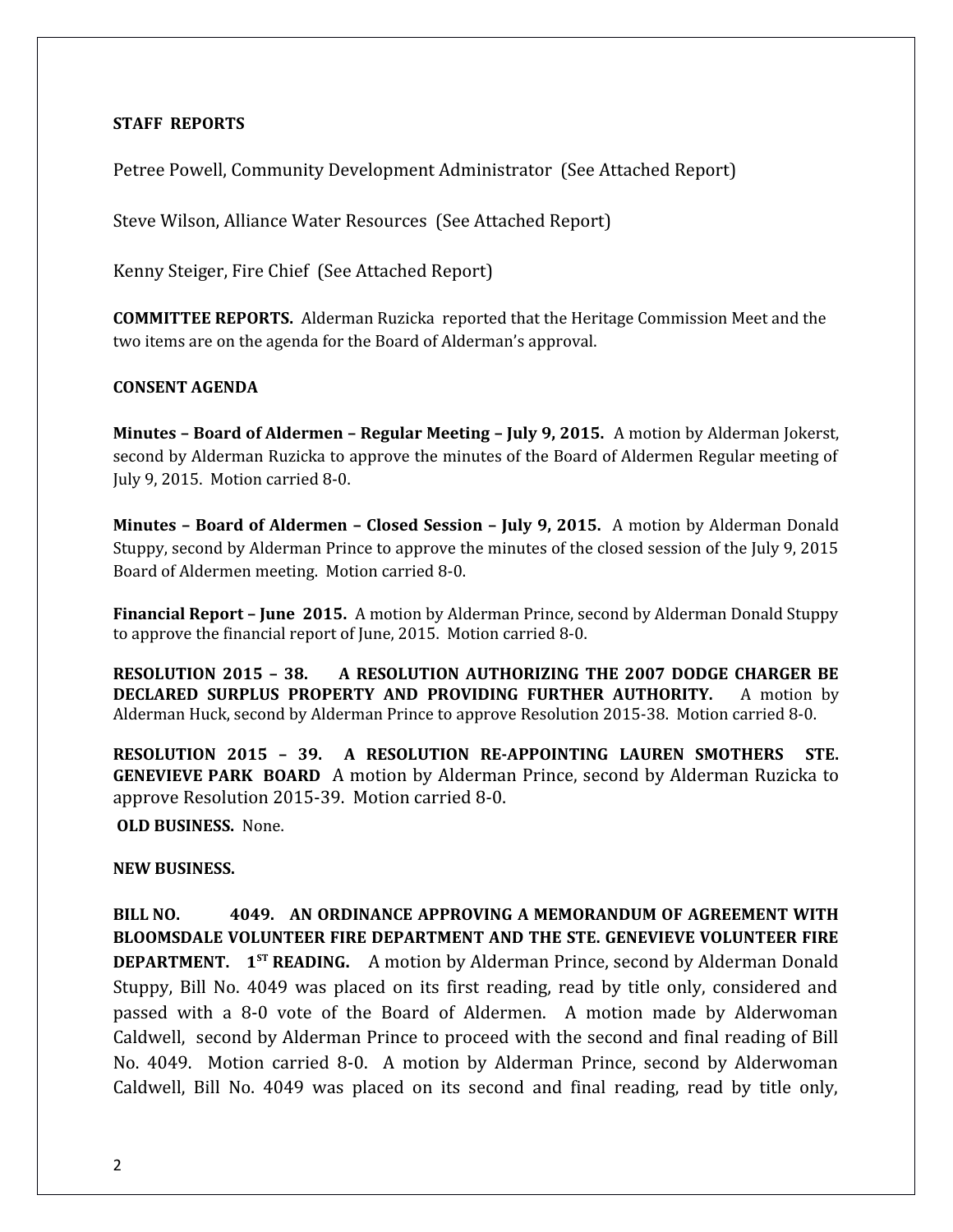considered and passed by a roll call vote as follows: Ayes: Alderwoman Beth Caldwell, Alderman Tom Couch, Alderman John Stuppy, Alderman Mike Jokerst, Alderman Donald Stuppy, Alderman Joe Prince, Alderman Richard Huck and Alderman Randy Ruzicka. Nays: None Motion carried 8-0 Thereupon Bill No. 4049 was declared Ordinance No. 3985

**BILL NO. 4050. AN ORDINANCE AUTHORIZING THE MAYOR TO ENTER INTO A HISTORIC PRESERVATION FUND GRANT AGREEMENT (CFDA NO. 15-904; PROJECT NO. 29-15-131224-009) BETWEEN THE CITY OF STE. GENEVIEVE, MISSOURI AND THE STATE OF MISSOURI, DEPARTMENT OF NATURAL RESOURCES, STATE HISTORIC PRESERVATION OFFICE AS AUTHORIZED REPRESENTATIVE OF THE UNITED STATES OF AMERICA DEPARTMENT OF THE INTERIOR, NATIONAL PARK SERVICE FOR A GRANT TO ASSIST THE CITY OF STE. GENEVIEVE INSTALL A GEOGRAPHIC INFORMATION SYSTEM.** 1<sup>st</sup> Reading. A motion by Alderman Couch, second by Alderman Prince, Bill No. 4050 was placed on its first reading, read by title only, considered and passed with a 8-0 vote of the Board of Aldermen. A motion made by Alderman Couch, second by Alderman Prince to proceed with the second and final reading of Bill No. 4050. Motion carried 8-0. A motion by Alderman Prince, second by Alderman Donald Stuppy, Bill No. 4050 was placed on its second and final reading, read by title only, considered and passed by a roll call vote as follows: Ayes: Alderwoman Beth Caldwell, Alderman Tom Couch, Alderman John Stuppy, Alderman Mike Jokerst, Alderman Donald Stuppy, Alderman Joe Prince, Alderman Richard Huck and Alderman Randy Ruzicka. Nays: None Motion carried 8-0 Thereupon Bill No. 4050 was declared Ordinance No. 3986 signed by the Mayor and attested by the City Clerk.

**BILL NO. 4051. AN ORDINANCE APPROVING CHANGE ORDER NO. 1 IN THE AMOUNT OF \$(-3,187.00) AND A FINAL CONTRACT AMOUNT OF \$928,366.00 ON THE CONTRACT WITH T. DRURY, CONTRACTING INC. OF BLOOMSDALE, MISSOURI FOR THE STE. GENEVIEVE WATER MAIN REPLACMENT PROJECT NO. 14-5960. 1st READING.** A motion by Alderman Couch, second by Alderman Ruzicka, Bill No. 4051 was placed on its first reading, read by title only, considered and passed with a 8-0 vote of the Board of Aldermen.

## **PUBLIC COMMENTS.** None.

#### **OTHER BUSINESS.**

**Approval of a temporary liquor license for the Zell Area Jaycee's for the Jour De Fete Festival to be held on August 8th & 9th, 2015.** A motion by Alderman Huck, second by Alderman Prince to approve the Zell Jaycee's request for a temporary liquor license. Motion carried 8-0.